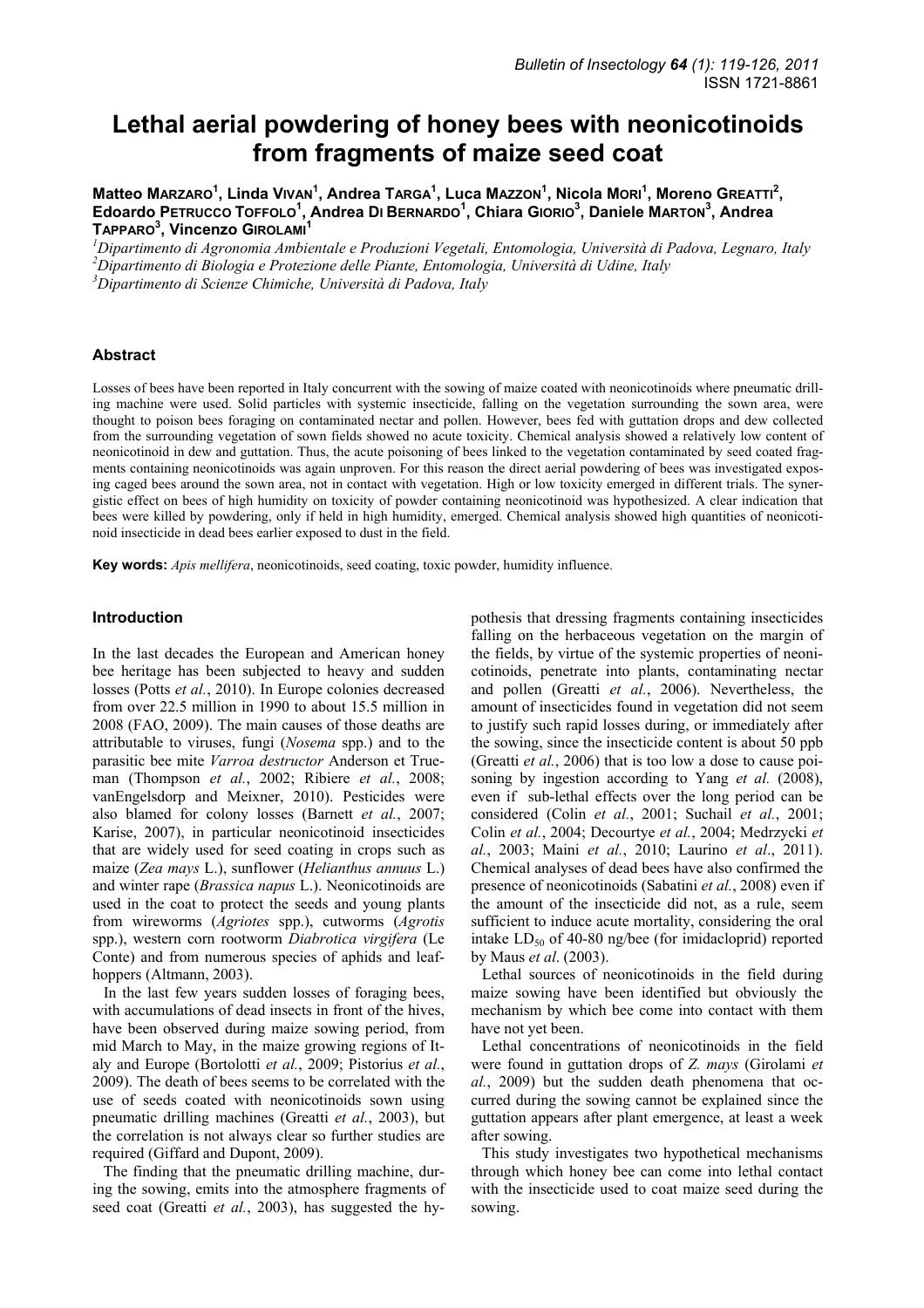The first hypothesis is the direct contamination during sowing, of dews and guttation drops, on the marginal vegetation, by coating fragments containing watersoluble insecticides (before absorption into the plant as previously reported). This was considered as a possible source of poisoning for bees when they collect water for the intensive spring foraging on flowers. The second hypothesis was the possibility that bees could be directly poisoned with the fragments emitted by the drilling machine, that is a possible direct aerial contact of foragers with the dust where there is no contact with the contaminated vegetation.

Bee deaths, however, are not regularly observed during maize sowing, so the possibility was considered, that the toxicity of bee dusting could be influenced by particular environmental conditions.

## **Materials and methods**

## Experimental sites and insect origin

Field trials took place at the experimental farm of the Agricultural Faculty (University of Padova) located in Legnaro (Veneto Region - 45°20'29.07"N 11°57'30.03"E).

The Padova Beekeeping Association (A.P.A. Pad) supplied 7 hives. For the trials, the insects were caught with a net in front of the hives. The bees were kept in tulle mesh cages 20 cm x 20 cm x 20 cm and repeatedly fed with honey drops on the top of cages. Bees inside the larger cage, in sunny days (but not in rainy days), were freed in the evening and renewed daily. At the time of the tests, caged bees were collected (from the 20 cm cage) in a test tube and transferred each one in smaller cubic cages of 5 cm in tulle and again fed with drops of honey placed on the top.

## Seed employed

For the trials three batches of seed were used: one of 2008, a second of 2009 and another of 2010 hereafter called "2008/2009/2010 coating" respectively. The 2008 seeds, hybrid PR34N84 from Pioneer Hi-bred Italy (Johnston, IA), were coated with the fungicide Celest® XL (Syngenta; Fludioxonil 2.4% and Metalaxyl-M 0.93%) and insecticide Poncho® (Bayer Cropscience AG., Leverkusen, Germany; Clothianidin 1.25 mg/seed) (Andersch and Schwarz, 2003; Altmann, 2003). For the 2009 and 2010 coating the hybrid employed was X1180D 964890 from Pioneer Hi-bred Italy, coated with Celest® XL, Celest® XL + Poncho® and only for 2009 Celest® XL + Cruiser® 350FS (Syngenta International AG, Basel, Switzerland; Thiamethoxam 1 mg/seed) (Robinson, 2001; Maienfisch *et al.*, 2001). The seeds were supplied in 2009 and 2010 by A.I.S. (Italian seed association) courtesy of MiPAAF (Ministry of Agriculture, Food and Forestry) for the research project Apenet.

The 2009 and 2010 seed batches have a quantity of dust abrasion under the limit of  $3 \frac{g}{q}$ . The quantity was tested with the Heubach test, considered the method which best allows standardization of dust abrasion measurements within the seed industry (Apenet, 2009; Nikolakis *et al.*, 2009). The 2008 batch was a common commercial seed.

#### Drilling machines and sowing

A Monosem NG Plus (Monosem, Largeasse-France) pneumatic drilling machine was used for all the sowing operations. Normally 73,000 to 74,000 seeds per hectare were sown (75 cm between rows, 18 cm between seeds in the row). The drill moves at 6-7 kph with a seeding width of 3 m and, theoretically requires 30 min to sow 1 ha. The air waste pipe is situated on the right hand side of the machine and expels air (and dust) at  $\approx 150$  l/min, at a height of 1.8 m and an angle of 45° to the horizontal. After the experimental employment the machine and the seeding equipment was cleaned with a current of compressed air and, where possible, with water spray.

#### Toxicity of dew and guttation on marginal vegetation

In trials 1a, 1b, 2a and 2b (table 1), an area of 3,500  $m<sup>2</sup>$  (70 x 50 m North-South oriented) was sown with seeds treated with both the 2008 and 2009 coating of Clothianidin. In the first instance (trials 1a and 2a) seeds with the 2008 coating were sown and 30 minutes later, seeds with the 2009 coating (trials 1b and 2b) were sown. After the sowing, samples of dew and guttation drops of 5 ml were separately collected from the vegetation on the margins of the sown area, on the East and West side. The first samples were collected before the starting up of the drilling machine as a control, a second at the end of the first sowing (after 30 min) and the third after the second sowing (after 60 min) (for a total of 6 samples, 3 East and 3 West). The day after the trial, repeat samples were collected in the same way (table 1, trial 2a and 2b). In all the trials the drops were collected using a glass Pasteur pipette, put in sealed glass vials and stored in a refrigerator (at 2-4°C). For toxicity test, 15% honey was added to a part of the samples and fed to the bees on the day of collection. Drops of the mixture of 30 µl were placed on the top of the net cage inside a capillary glass tube (Girolami *et al.*, 2009). For each sample at least 6 bees were tested.

**Table 1.** Details of field trials carried out to evaluate the toxicity of dew and guttation.

|     |         |                                 | Insecticide and     |                    |               | Meteorological conditions |                                                                                                |      |
|-----|---------|---------------------------------|---------------------|--------------------|---------------|---------------------------|------------------------------------------------------------------------------------------------|------|
| No. | Date    | Starting time<br>- length (min) | coating year        |                    | RН            |                           |                                                                                                | bees |
|     |         |                                 |                     | $^\circ\mathrm{C}$ | $\frac{1}{2}$ | direction                 | No.<br>wind<br>tested<br>speed $(m/s)$<br>18<br>N<br>N<br>2.1<br>18<br><b>ENE</b><br>18<br>2.6 |      |
| 1a  | 13/V/09 | $9.00 - 30$                     | Clothianidin - 2008 | 20                 | 73            |                           |                                                                                                |      |
| 1b  | 13/V/09 | $9.30 - 30$                     | Clothianidin - 2009 | 20                 | 73            |                           |                                                                                                |      |
| 2a  | 14/V/09 | $9.00 - 30$                     | Clothianidin - 2008 | 21                 | 79            |                           |                                                                                                |      |
| 2b  | 14/V/09 | $9.30 - 30$                     | Clothianidin - 2009 | 21                 | 79            | <b>ENE</b>                | 2.6                                                                                            | 18   |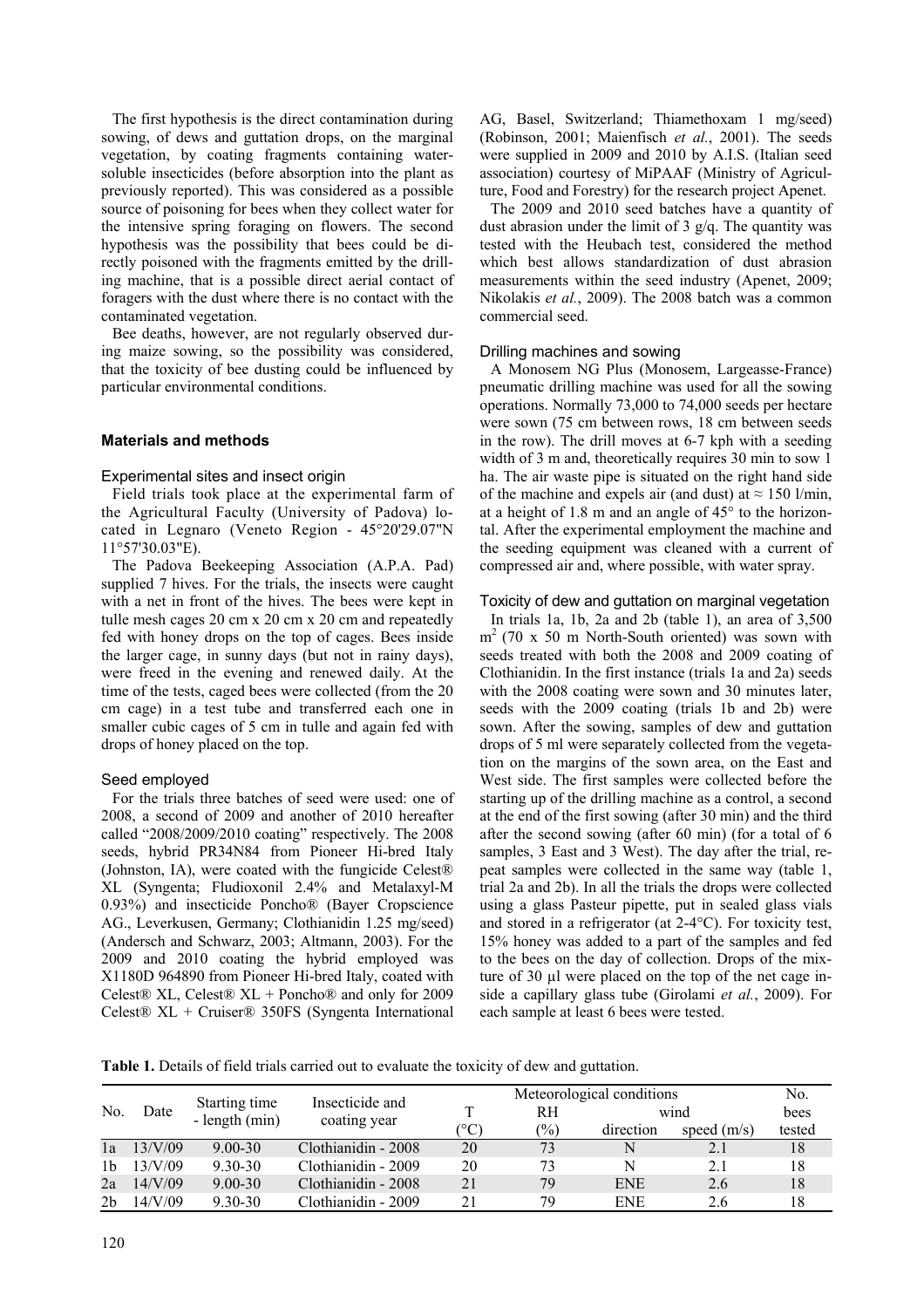Samples of dew and guttation on the vegetation of the margin were collected during the trial n. 5b (table 2) of  $21/X/2010$  (1 h and 24 h after the sowing) for chemical analysis.

#### Direct field dusting inside cages

The bees were exposed to the dust emitted by the drilling machines for 30 min, inside the small cages ( $5 \times 5 \times$ 5 cm) on the margins of the sowing area and avoiding contact with the vegetation.

## Conditions after exposure and influence of relative humidity

After the exposure to the insecticide dust in the field, honey bees were transferred to a room held at a controlled temperature (22  $\pm$  1.5 °C). For trials where influence of humidity was considered (table 2), half of the cages were kept at the relative humidity of the laboratory lower than 70%, with the use of de-humidifier if needed, hereafter called lab humidity. The other half of the cages were kept at a relative humidity close to saturation (> 95%), hereafter designated as high humidity. To obtain conditions of high humidity, caged bees were held in plastic boxes with Plexiglas sprayed with water on the top and a moistened paper on the bottom. The cages were raised above the paper to prevent the bees getting wet. The humidity was repeatedly checked with an electronic hygrometer and also with a traditional hygrometer (with dry and wet bulb). All the bees were fed with drops of honey on the top of the cages.

In trial 2c (table 2), the cages were placed in field on poles at a height of 1.80 m, 20 cages with one bee to a cage were used, 10 were placed on the West side and 10 on the East side of the field. The first was upwind and the second downwind according to the direction of the wind was blowing across N-S orientated plot (table 2). After exposure the cages were taken to the laboratory and held at  $22 \pm 1.5$  °C.

Field exposed honey was taken from the top of cages (in which the bees had died) and was fed to 10 other single caged bees.

In trial 3 (table 2)*,* poles were connected by cords and cages were placed around the plot at differing heights (1.5-2-2.5 m). The cages with a single bee inside, were attached to the cord, at intervals of  $\approx$  2 m; 72 cages were

used, 36 on the West side (upwind) and 36 on the East side of the field (downwind). After exposure the cages were taken to the laboratory and held at  $22 \pm 1.5$  °C.

Trial 4 (table 2) was similar to the experiment no. 2c. 60 bees were exposed on poles at a height of 1.8 m; 30 cages East side and 30 cages West side of the field. At the end of the sowing (after 30 min) 15 cages of each group were put in laboratory humidity and 15 cages in high humidity.

In trial 5a seeds coated with Celest® XL (2010 batch) were sown, for 30 minutes; 60 single caged bees were placed on poles at a height of 1.8 m along both longer sides of the plot.

In trial 5b seed treated with Clothianidin (Poncho® - 2010 batch) was sown for further 30 minutes and other 60 caged bees were exposed at the same height as trial 4.

In trial 5c, during trial 5 b, 60 caged bees were exposed (on poles) not less than 40 meters from the sown area (trial n. 5c). This trial was considered an untreated control.

#### Chemical analysis

Neonicotinoid content in dew and guttation

Analytical determination standards and analytical methods are reported in Girolami *et al*. (2009) and more specifically in Tapparo *et al.* (2011).

## Neonicotinoid content of the maize seed coat

Large fragments taken from the new seed shell coating with Clothianidin (Poncho® Bayer Cropscience AG.- Dormagen – Germany) were collected manually at the air outlet of the drilling machine after sowing experiment. This powder was weighed using an Ohaus AP250D balance (0.01 mg) and dissolved in a known amount of water-methanol (50% v:v) and placed in an ultrasound bath for 20 min.

The solution thus obtained, was diluted and filtered using Millex HV 0.45 µm (Millipore) syringe filter and was then analysed by UFLC - DAD procedure, using the method reported below.

**Table 2.** Details of field trials carried out to evaluate the toxicity on caged bees.

| No.           |                | Starting time | Insecticide and<br>- length $(min)$<br>coating year | Meteorological conditions |                 |            |               | No.    | Humidity                |
|---------------|----------------|---------------|-----------------------------------------------------|---------------------------|-----------------|------------|---------------|--------|-------------------------|
|               | Date           |               |                                                     |                           | $T$ (°C) RH (%) |            | wind          |        | conditions <sup>3</sup> |
|               |                |               |                                                     |                           |                 | direction  | speed $(m/s)$ | tested | after exposure          |
| 2c            | 14/V/09        | 9.30-30       | Clothianidin - 2009                                 | 21                        | 79              | <b>ENE</b> | 2.6           | 20     | N.C.                    |
| $\mathcal{E}$ | 26/V/09        | 9.30-30       | Clothianidin - 2009                                 | 34                        | 34              | SE         | 3.6           | 72     | N.C.                    |
| 4             | 10/VI/09       | 15.00-30      | Thiametoxam - 2009                                  | 22                        | 41              | <b>ENE</b> | 2.4           | 60     | L-H                     |
|               | 5a $21/X/10^1$ | 11.00-30      | Celest <sub>®</sub> $XL - 2010$                     | 18                        | 69              |            | 2.1           | 60     | $L-H$                   |
|               | 5b 21/X/10*    | 11.30-30      | Clothianidin - 2010                                 | 16                        | 71              | N          | 1.9           | 60     | $L-H$                   |
|               | 5c $21/X/10^2$ | 11.30-30      | Clothianidin - 2010                                 | 16                        |                 | N          | 19            | 60     | L-H                     |

\* Samples of dew and guttation were collected for chemical analysis 1

 $^{\rm 1}$  Control

<sup>2</sup> Untreated (bees exposed 40 m distance)<br> $3 \text{ J} = \text{lab}\text{bm}$  hymidity: H = high hymidity: N

 $^3$  L = lab humidity; H = high humidity; N.C. = not specifically controlled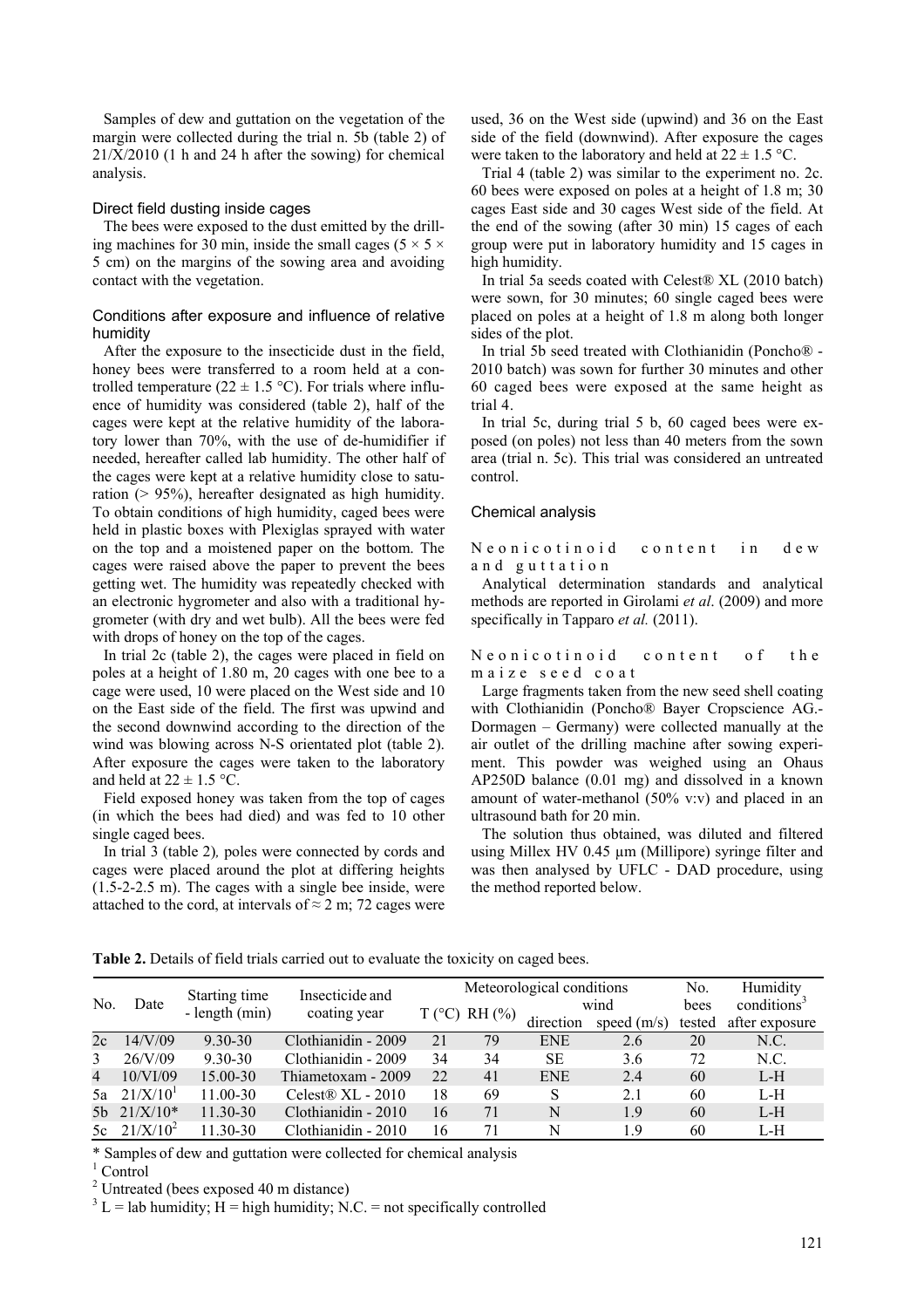**Table 3.** Number of dead bees (groups of 6) within 24 h of being fed with water drops collected from the margins of the sowing area, upwind (East) and downwind (West), at different times from the beginning of sowing on 2 consecutive days. Seeds were coated with Clothianidin.

| Time                    | 13/V/09                         | 14/V/09 |  |  |
|-------------------------|---------------------------------|---------|--|--|
| from start<br>of sowing | Upwind Downwind Upwind Downwind |         |  |  |
| $0 \text{ min}$         |                                 |         |  |  |
| 30 min                  |                                 |         |  |  |
| $60 \text{ min}$        |                                 |         |  |  |

#### Neonicotinoid content in bee

Samples of honey bees that died after the sowing of maize coated with neonicotinoid insecticides (Poncho® 1.25 mg/seed, 2010), were taken for analysis of the insecticide content to the Department of Chemical Sciences of the University of Padova. Samples were stored at +2°C for few days before the analysis.

The treatment of the samples started with a drying process. The bees were put in a thermostatic oven, at 100 °C for about 2 h. The samples were then ground with a metallic pestle, then put into a solution of methanol-water (50% v:v) and placed in an ultrasonic bath for 20 min. Samples were finally centrifuged, the floatage was separated and filtered with Millex HV 0.45 µm syringe filter (Millipore).

The analyses were performed in a UFLC instrument (Ultra Fast Liquid Cromatography, Shimadzu XR - Prominence) equipped with an UV-Vis diode array detector and a Shimadzu XR - ODS II (2.2  $\mu$ m, 2  $\times$  100 mm) analytical column and a Phenomenex Security Guard pre-column.

The following instrumental procedure was optimized: eluent flow rate of 0.4 ml/min, gradient elution (0-0.5 min 70:30% water/acetonitrile; 0.5-1.5 min linear gradient to 100% acetonitrile; 1.5-3 min 100% acetonitrile), 45 °C column temperature, multiwavelength acquisition of detector signal and analytes quantification at 269 nm for Clothianidin.

Instrumental calibration (external) was performed by the analysis of standard solutions in the 0.1-100 mg/liter concentration range of analytes, prepared in methanol-water solutions (50% v:v) from pure analytical standards (Sigma-Aldrich Group, Milan, Italy; Pestanal, purity > 99.7%).

Methanol (VWR, International, Milan, Italy) and acetonitrile (Riedel de Haen, Sigma-Aldrich Group) were of HPLC grade. Pure water was produced by Milli-Q equipment (Millipore, Billerica, MA).

## Statistical analysis

For comparing different mortalities of bees  $\chi^2$  test was used.

## **Results**

## Toxicity of dew and guttation on the marginal vegetation

In trials 1a, 1b, 2a and 2b (table 1) bees fed with drops collected from the vegetation on the margin of the sowing area did not demonstrate symptoms of poisoning; only 3 bees out of 72 died (table 3) without specific symptoms of neonicotinoid poisoning such as a jerky inward arching of the abdomen (Girolami *et al.*, 2009). There were no subsequent mortalities detected either in the control (0 minutes) before the starting up of the drilling machine, or in other successive samples within 48 h. The bees were then freed, into the sunlight, and almost all were able to fly away. Even the samples collected after two consecutive days of sowing, despite probable higher quantities of fragments of coating on vegetation on the margins, did not demonstrate any acute toxicity to honey bees.

#### Direct field dusting inside cages

In trial 2c (table 2), bees contained in tulle cages, were exposed to the dust of the drilling machine at the margins of the sowing area for 30 min and then taken to the laboratory. The 10 bees that were exposed West-upwind were all still alive after 24 h, while bees exposed Eastdownwind all died (in the laboratory) (table 4) within 5 to 10 h.

To eliminate the doubt that the death of bees could be due to feeding on drops of hypothetically contaminated honey on the top of cages exposed to dust in the field, honey was taken from cages were bees had died and fed to 10 other bees, of which, only one showed symptoms of neonicotinoid poisoning within 24 h.

In trial 3 (table 2) bees inside cages were placed around the plot at differing heights (1.5-2-2.5 m). None of the 72 bees taken to the laboratory, after exposure, showed evident symptoms of poisoning within 24 h (table 4). The honey bees exposed in this trial did not die and the height of exposure seems not to be determinant in bee mortality.

In trial 4 (table 2) the influence of relative humidity was evaluated on 2 groups of bees exposed to dust in the field, (30 East side and 30 West side), by holding them in laboratory humidity or in a semi-saturated condition. In high humidity 73% of bees died (22 out of 30).

**Table 4.** Number of dead bees (2 groups of 10 or 36) exposed on the margins of the sown area to the dust of the drilling machine for 30 min in two experiments.

| No. - date of trial       | Insecticide       | West |          | East |          | ~~* | Probability |
|---------------------------|-------------------|------|----------|------|----------|-----|-------------|
|                           |                   | Dead | Survived | Dead | Survived |     |             |
| No. $2c - 14/V/09$        | Clothianidin-2009 |      |          | 0    |          | 20  | p < 0.0001  |
| No. $3 - \frac{26}{V/09}$ | Clothianidin-2009 |      | 36       |      | 36       |     | n.s.        |

\*  $\chi^2$  was calculated in the same line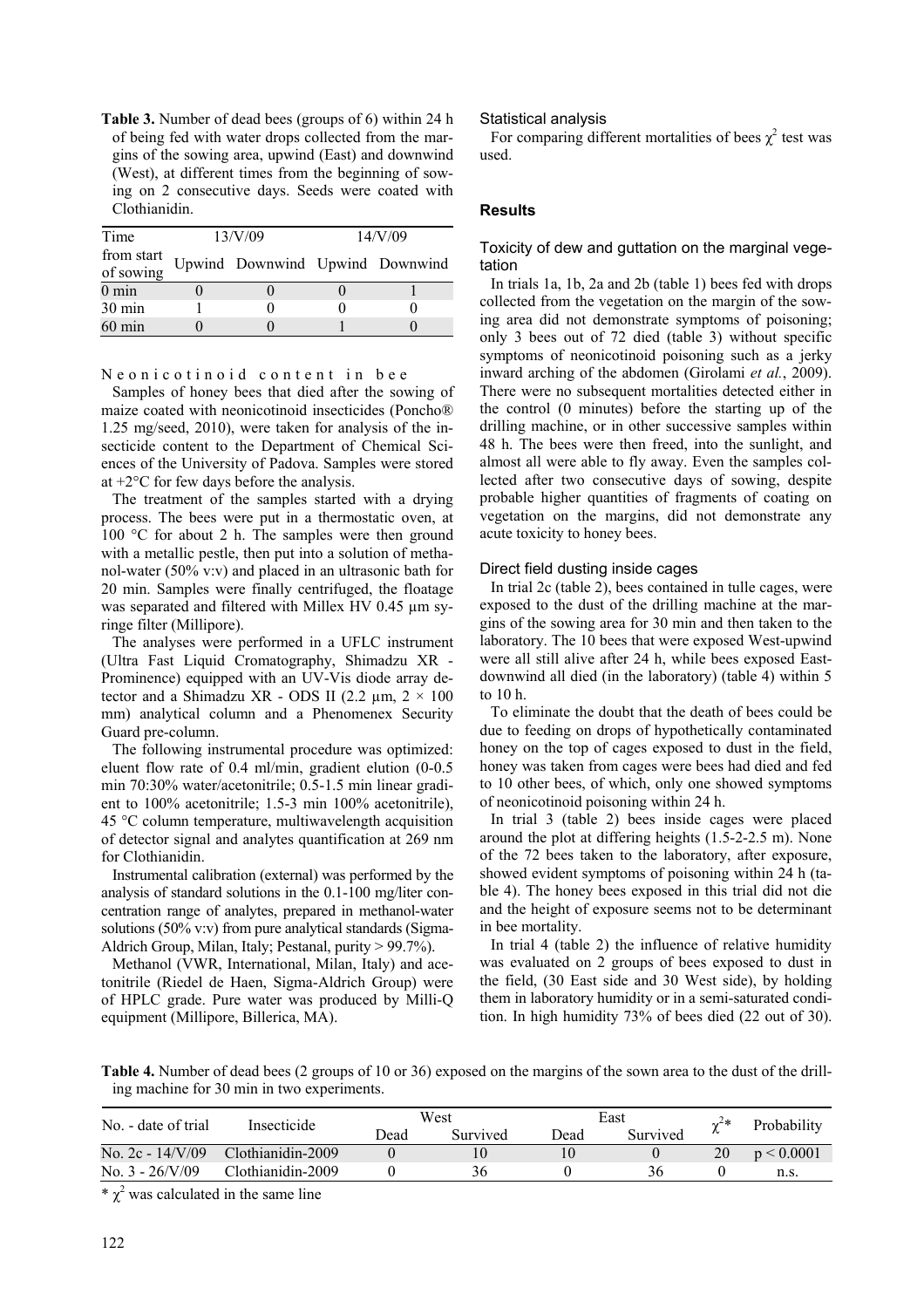| No. - date of trial  | Insecticide         | Conditions after |      | Mortality      |            | Probability |
|----------------------|---------------------|------------------|------|----------------|------------|-------------|
|                      |                     | exposure         | dead | survived       | $\chi^2$ * |             |
| No. $4 - 10/VI/09$   | Thiamethoxam - 2009 | Lab humidity     | 5    | 25             | 19.46      | p < 0.0001  |
|                      |                     | High humidity    | 22   | 8              |            |             |
| No. $5a - 21/X/101$  | Celest XL® - 2010   | Lab humidity     | 3    | 27             |            | n.s.        |
|                      |                     | High humidity    | 4    | 26             |            |             |
|                      |                     | Lab humidity     | 15   | 15             |            |             |
| No. $5b - 21/X/10$   | Clothianidin - 2010 | High humidity    | 28   | $\overline{2}$ | 13.87      | p < 0.0002  |
| No. 5c - $21/X/10^2$ |                     | Lab humidity     |      | 30             |            | n.S.        |
|                      | Clothianidin - 2010 | High humidity    |      | 30             | 0.35       |             |

**Table 5.** Number of dead bees (groups of 30) exposed in single cages, to the emissions of the drill, taken to the laboratory and kept in varying conditions of RH.

\*  $\chi^2$  was calculated in the same column and between two humidity conditions  $\frac{1}{2}$  Control

 $\log$ <sup>1</sup> Control

<sup>2</sup> Untreated (bees exposed 40 m distance)

Of the corresponding bees held in lab humidity, respectively only 16% died (5 out of 30), showing highly significant differences in the  $\chi^2$  test between the two humidity conditions (table 5).

In trial 5a (table 2), only seed treated with fungicides (Celest® XL) was used. Of the 60 bees exposed in the field and then taken to the laboratory, 3 out of 30 died in lab-humidity and 4 out of 30 died in high humidity without significant differences between high and low relative humidity conditions.

In trial 5b (table 2), seed treated with Poncho® was





used immediately after the sowing with fungicides. High mortality was observed in bees with significant differences between high and low humidity after the exposure. In trial 5c (table 5), bees were exposed at not less than 40 meters from the drilling machine and almost all survived without significant differences between high and low humidity.

Therefore, highly significant differences emerged between different humidity regimes when seeds treated with insecticides were used whilst, using seeds treated only with fungicides or holding the cages a distance from the drilling machine, no significant differences emerged.

Comparing the mortality between fungicide and insecticide exposed bees (table 5, trials 5a and 5b), separately in high humidity or lab humidity, highly significant differences emerged (figure 1).

Therefore high humidity increases mortality only when insecticide is used and not with fungicide.

#### Chemical analysis

Dew and guttation analysis

The chemical analysis of the fragments of seed coating showed approximately, or more than, 20% (wt:wt) of Clothianidin a.i. content.

In both samples of dew and guttation drops collected one hour and 24 h after the sowing the insecticide used for seed dressing was found in concentrations lower than 30 ppb, with an overall average of 15.87 ppb (table 6).

#### Neonicotinoid content in bees

Chemical analysis of dead bees found an average of  $279 \pm 142$  ng/bee of Clothianidin in high humidity while in low humidity the average was  $514 \pm 174$ ng/bee, with an overall mean of 396 ng/bee.

**Table 6.** Content of Clothianidin in samples of dew and guttation drops collected from vegetation on the field margins after the sowing.

| No. - date of trial | Insecticide         | Field side |    | Time of sampling-quantity (ppb) |  |
|---------------------|---------------------|------------|----|---------------------------------|--|
|                     |                     |            |    | 24 h                            |  |
| No. $5 - 21/X/10$   | Clothianidin - 2010 | East       | つつ |                                 |  |
|                     |                     | West       |    |                                 |  |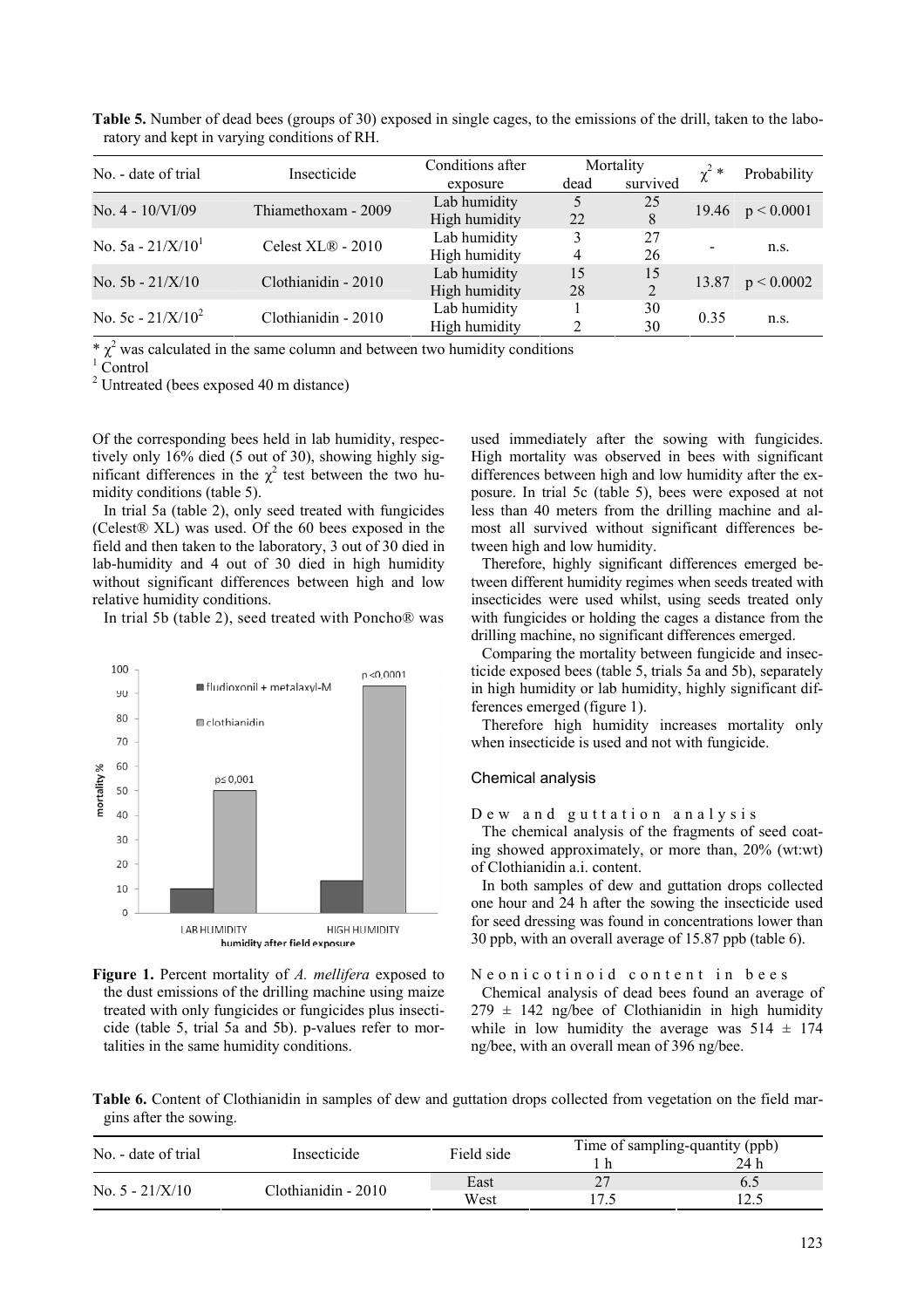## **Discussion**

Toxicity of drops of dew and guttation

No acute toxicity was found in bees fed with dew and guttation drops collected on the margins of the seeded area even after two consecutive days of sowing in the same plot. Thus the hypothesis that the bees were acutely poisoned by solid fragments falling on the vegetation was again unproven. In particular, it seems that honey bees cannot be lethally poisoned by drinking dew and guttation on vegetation during, or after sowing of maize coated with neonicotinoids. These observations agree with semi-field trials based on the contamination of flowers sprayed with doses of neonicotinoids (imidacloprid) relatively higher than the quantity that would fall during the sowing (Schnier *et al.*, 2003).

The absence of mortality is congruent to the neonicotinoid content of dew and guttation drops: chemical analysis showed an average content of Clothianidin of 15.87 ppb. Considering that a bee can drink 30 µl of solution in a single session (Beekman *et al.*, 2004), the intake of active ingredient would be 0.5 ng of Clothianidin. That is a dose more than fifty times lower than that required to cause an acute poisoning with a single ingestion (Girolami *et al.*, 2009).

Obviously the absence of acute toxicity of vegetation containing low doses of neonicotinoids cannot exclude other poisoning sources for honey bees that may be present during the sowing with dressed maize. Similarly, the effects of chronic toxicity over a long period, due to sub-lethal doses of neonicotinoids, cannot be excluded (Medrzycki *et al.*, 2003; Aliouane *et al*., 2009).

## Direct field dusting inside cages

The data from the first experiment with caged bees (table 4, trial 2c) implied, as a probable contamination, the direct powdering of bees exposed in small cages, for half an hour to the dust of the drill and unable to fly freely. The hypothesis of direct dusting appeared to be contradicted in trial 3 where no mortality was observed (table 4). The weather conditions between the two trials (table 2) corresponded, the first to spring conditions with a low temperature (21 °C) and high humidity (79%), the second to summer conditions with a high temperature (33  $^{\circ}$ C) and low humidity (34%). It was thought that weather variables could influence mortality, in particular it was suggested that given the water solubility of the neonicotinoids, humidity could play a role in the deaths of bees. This hypothesis was tested in a subsequent trial (table 5, trial 4) where exposed bees were kept in the laboratory at different humidity. The mortality of bees kept in high (semi-saturated) humidity was very high, whereas, in lab humidity ( $\leq 70\%$ ), almost all survived (table 5). The influence of high humidity corresponding to weather conditions that frequently are present in spring, in the first few hours of morning sun, was verified in a further trial (table 5, trial 5b).

In trial no. 5a, where seeds treated only with fungicides were sown, or bees were kept in cages far from the sown area (trial 5c), a low mortality was recorded in bees held in both humidity conditions. For this reason, it is possible to consider these fungicides coating as not toxic to honey bees, and as an acceptable untreated control. Moreover, in these trials (5a and 5c), no significant differences were found between mortalities in the two humidity conditions, this suggest that high humidity, in itself, could not cause mortality. High humidity, on the other hand, seems to have a synergistic influence on the toxicity of insecticides that come into contact with honey bees.

The amount of insecticide found in samples of dead bees (analyzed 24 h after the end of the trial), is sufficient to explain the mortality, because the quantity found are more than 10 times higher (table 7) than the contact LD<sub>50</sub> for Clothianidin of 21.8 ng/bee (Iwasa *et al.*, 2004).

There are no doubts that the bees tested died because of the high amounts of insecticides that reached them, but the mechanism through which they get contaminated, in particular if the wind has a role, as suggested by the first trial where mortality was observed only downwind, remains to be investigated.

From the data reported it is possible to suppose that honey bees die in spring, throughout the maize sowing period, because they are contaminated by insecticide dust emissions during foraging activity when they fly near a working drilling machine.

As reported, bees were exposed to the dust emitted by the drilling machine for half an hour without the possibility of flying away, therefore other experimentation to demonstrate that the bees can be dusted in flight, are necessary.

The reason why the powder emitted by the drilling machine, independently of the synergistic effects of humidity, had such a dramatic effect on bees may have a rather simple explanation. The fragments expelled during the sowing, contain more than of 20% of neonicotinoid, that is a concentration of insecticide at least 2,600 times greater than that diluted in water for agricultural sprays (for example Dantop®, Clothianidin 50%, is used at 15 g/hl, that is 75 ppm).

**Table 7.** Quantity of insecticide (Clothianidin) found in dead bees after 30 minutes exposure to the dust emissions of the drilling machine.

| No. - date of trial | Insecticide         | Conditions after<br>East<br>exposure |            | ng/bee of insecticide<br>West | Average $(ng) \pm s.e.$ |
|---------------------|---------------------|--------------------------------------|------------|-------------------------------|-------------------------|
| No. $5 - 21/X/10$   | Clothianidin - 2010 | High humidity                        | 694<br>54  | 147<br>220                    | $279 \pm 142$           |
|                     |                     | Lab humidity                         | 264<br>527 | 262<br>1004                   | $514.25 \pm 174.7$      |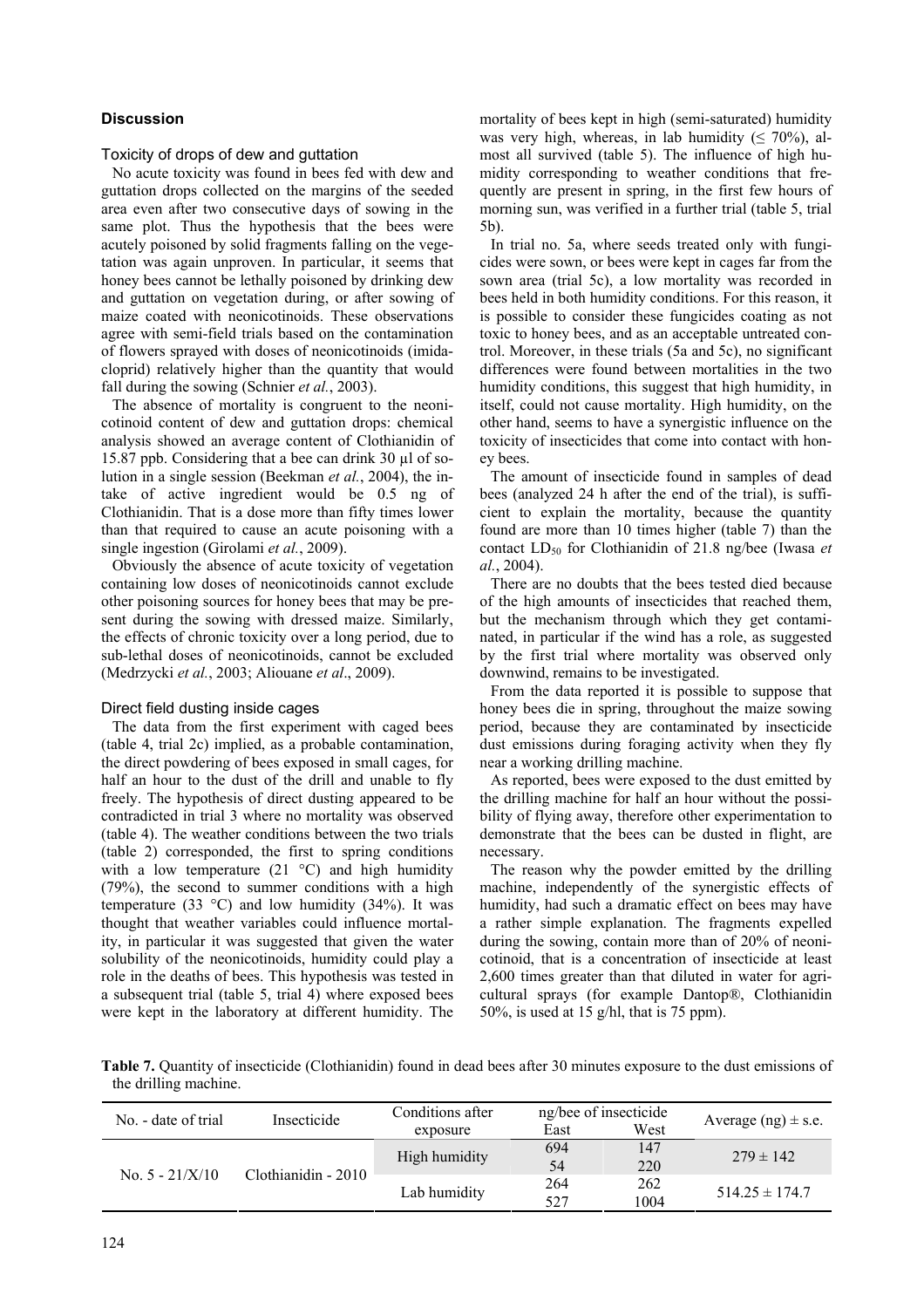The presence in the field of sources of highly concentrated insecticide, sufficient to kill bees, was previously not considered, probably because the lethal effects are contingent upon the differing humidity in the field.

In any case it seems that acute poisoning of bees can more probably be linked to an aerial contamination rather than to a contact with marginal vegetation. It is important to investigate the possible mechanism through which honey bees come into contact with the dust emitted by the drilling machines. Once this mechanism is clarified, it will be possible to improve drilling machines and to take measures to mitigate risk.

#### **Acknowledgements**

We thank Simone Pastorello, Andrea Calgaro and Tarcisio Zanella for assistance. We thank the Beekeepers Association (A.P.A. Pad) of the Padua Province. The research was in part supported by a project APENET: Monitoraggio e ricerca in Apicoltura, Consiglio per la Ricerca e la Sperimentazione in Agricoltura from the Ministero delle Politiche Agricole, Alimentari e Forestali (MiPAAF), Italy.

#### **References**

- ALIOUANE Y., EL HASSANI A. K., GARY V., ARMENGAUD C., LAMBIN M., GAUTHIER M., 2009.- Subchronic exposure of honeybees to sublethal doses of pesticides: effects on behaviour.- *Environmental Toxicology and Chemistry*, 28: 113-122.
- ALTMANN R., 2003.- Poncho: a new insecticidal seed treatment for the control of major maize pests in Europe.- *Pflanzenschutz Nachrichten Bayer (English edition)*, 56: 102-110.
- ANDERSCH W., SCHWARZ M., 2003.- Clothianidin seed treatment (Poncho®): the new technology for control of corn rootworms and secondary pests in US-corn production.- *Pflanzenschutz-Nachrichten Bayer*, 56: 147-172.
- APENET, 2009.- *"Effects of coated maize seed on honey bees" Report based on results obtained from the first year of activity of the APENET project* (English report).- CRA-API [online] URL: http://www.reterurale.it/flex/cm/pages/ServeBLOB.php/L/IT/IDP agina/4600
- BARNETT E. A., CHARLTON A. J., FLETCHER M. R., 2007.- Incidents of bee poisoning with pesticides in the United Kingdom, 1994-2003.- *Pest Management Science*, 63: 1051- 1057.
- BEEKMAN M., SUMPTER D., SERAPHIDES N., RATNIEKS F. L. W., 2004.- Comparing foraging behaviour of small and large honey-bee colonies by decoding waggle dances made by foragers.- *Functional Ecology*, 18: 829-835.
- BORTOLOTTI L., SABATINI A. G., MUTINELLI F., ASTUTI M., LAVAZZA A., PIRO R., TESORIERO D., MEDRZYCKI P., SGO-LASTRA F., PORRINI C., 2009.- Spring honey bee losses in Italy.- *Julius Kühn Archiv*, 423: 148-151.
- COLIN M. E., LE CONTE Y., VERMANDERE J. P., 2001.- Managing nuclei in insect-proof tunnel as an observation tool for foraging bees: sublethal effects of deltamethrin and imidacloprid.- *Les Colloques de l'INRA*, 98: 259-268.
- COLIN M. E., BONMATIN J. M., MOINEAU I., GAIMON C., BRUN S., VERMANDERE J. P., 2004.- A method to quantify and analyze the foraging activity of honey bees: relevance to the sublethal effects induced by systemic insecticides.- *Archives of Environmental Contamination and Toxicology*, 47: 387-395.
- DECOURTYE A., DEVILLERS J., CLUZEAU S., CHARRETON M., PHAM-DELEGUE M. H., 2004.- Effects of imidacloprid and deltamethrin on associative learning in honeybees under semi-field and laboratory conditions.- *Ecotoxicology and Environmental Safety*, 57: 410-419.
- FAO, 2009.- *FAOSTAT*.- Statistics database, Food and Agriculture Organization of United Nations. [online] URL: http://faostat.fao.org/site/573/default.aspx
- GIFFARD H., DUPONT T., 2009.- A methodology to assess the impact on bees of dust from coated seeds.- *Julius Kühn Archiv*, 423: 73-75.
- GIROLAMI V., MAZZON L., SQUARTINI A., MORI N., MARZARO M., DI BERNARDO A., GREATTI M., GIORIO C., TAPPARO A., 2009.- Translocation of neonicotinoid insecticides from coated seeds to seedling guttation drops: a novel way of intoxication for bees.- *Journal of Economic Entomology*, 102: 1808-1815.
- GREATTI M., SABATINI A. G., BARBATTINI R., ROSSI S., STRAV-ISI A., 2003.- Risk of environmental contamination by the active ingredient imidacloprid used for corn seed dressing. Preliminary results.- *Bulletin of Insectology*, 56: 69-72.
- GREATTI M., BARBATTINI R., STRAVISI A., SABATINI A. G., ROSSI S., 2006.- Presence of the a.i. imidacloprid on vegetation near corn fields sown with Gaucho® dressed seeds.- *Bulletin of Insectology*, 59: 99-103.
- IWASA T., MOTOYAMA N., AMBROSE J. T., ROE R. M., 2004.- Mechanism for the differential toxicity of neonicotinoid insecticides in the honey bee, *Apis mellifera*.- *Crop Protection*, 23: 371-378.
- KARISE R., 2007.- Foraging behaviour and physiology of bees: impact of insecticides. 123 pp., *Ph.D. Thesis*, Estonian University of Life Sciences, Tartu, Estonia.
- LAURINO D., PORPORATO M., PATETTA A., MANINO A., 2011.- Toxicity of neonicotinoid insecticides to honey bees: laboratory tests.- *Bulletin of Insectology*, 64: 107-113.
- MAIENFISCH P., ANGST M., BRANDL F., FISCHER W., HOFER D., KAYSER H., KOBEL W., RINDLISBACHER A., SENN R., STEINE-MANN A., WITHMER H., 2001.- Chemistry and biology of thiamethoxam: a second generation neonicotinoid.- *Pest Management Science*, 57: 906-913.
- MAINI S., MEDRZYCKI P., PORRINI C., 2010.- The puzzle of honey bee losses: a brief review.- *Bulletin of Insectology*, 63: 153-160.
- MAUS C., CURÉ G., SCHMUCK R., 2003.- Safety of imidacloprid seed dressings to honey bees: a comprehensive overview and compilation of the current state of knowledge.- *Bulletin of Insectology*, 56: 51-57.
- MEDRZYCKI P., MONTANARI R., BORTOLOTTI L., SABATINI A. G., MAINI S., PORRINI C., 2003.- Effects of imidacloprid administered in sub-lethal doses on honey bee behaviour. Laboratory tests.- *Bulletin of Insectology*, 56: 59-62.
- NIKOLAKIS A., CHAPPLE A., FRIESSLEBEN R., NEUMANN P., SCHAD T., SCHMUCK R., SCHNIER H. F., SCHNORBACH H., SCHÖNING R., MAUS C., 2009.- An effective risk management approach to prevent bee damage due to the emission of abraded seed treatment particles during sowing of seeds treated with bee toxic insecticides.- *Julius Kühn Archiv*, 423: 132-148.
- PISTORIUS J., BISCHOFF G., HEIMBACH U., STÄHLER M., 2009.- Bee poisoning incidents in Germany in spring 2008 caused by abrasion of active substance from treated seeds during sowing of maize.- *Julius Kühn Archiv*, 423: 118-126.
- POTTS S. G., BIESMEIJER J. C., KREMEN C., NEUMANN P., SCHWEIGER O., KUNIN W. E., 2010.- Global pollinator declines: trends, impacts and drivers.- *Trends in Ecology & Evolution*, 25: 345-353.
- RIBIERE M., OLIVIER V., BLANCHARD P., SCHURR F., CELLE O., DRAJNUDEL P., FAUCON J. P., THIERY R., CHAUZAT M. P., 2008.- The collapse of bee colonies: the CCD case ('Colony collapse disorder') and the IAPV virus (Israeli acute paralysis virus).- *Virologie*, 12: 319-322.